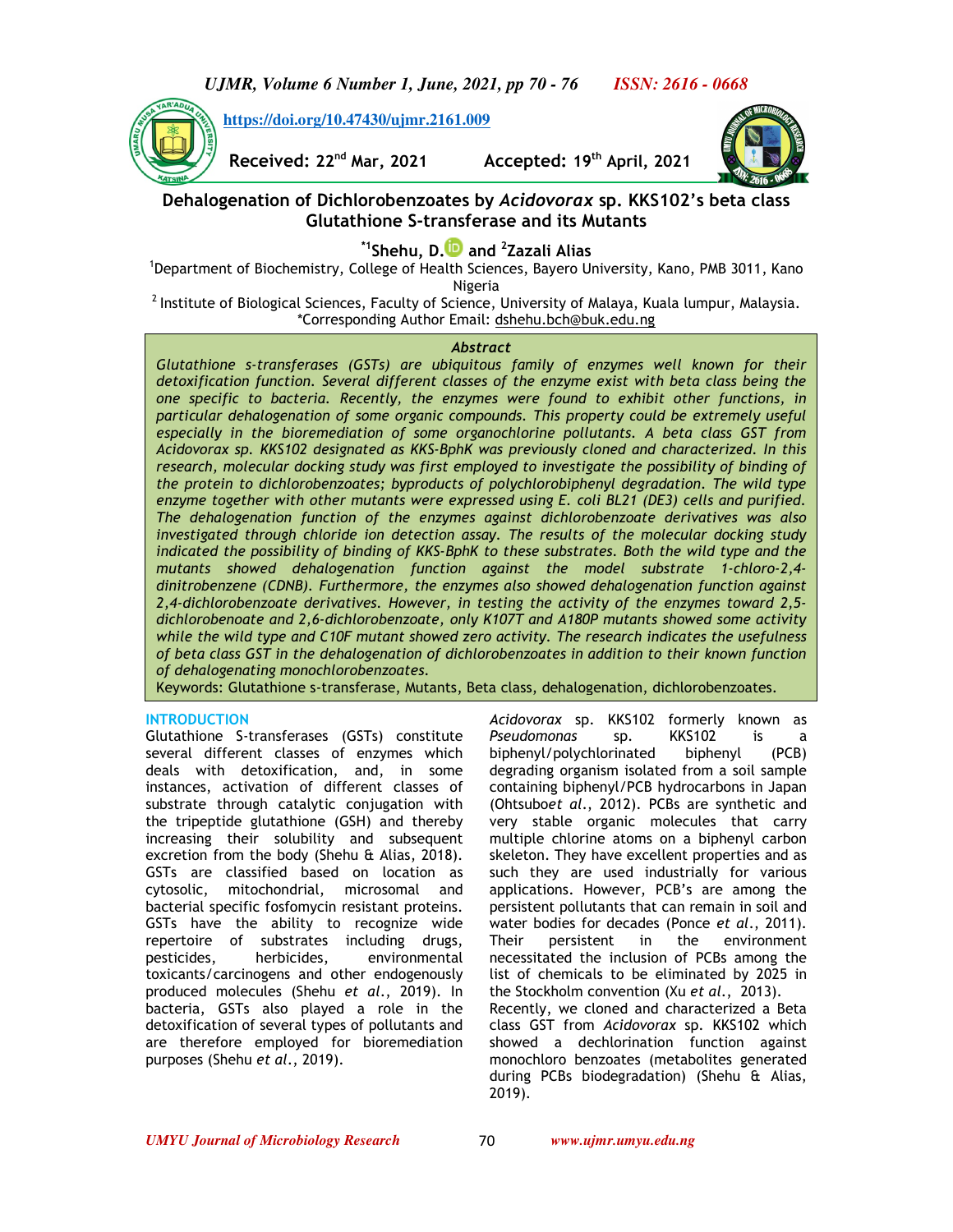The number of chlorine atoms attached to the biphenyl carbon skeleton determines how difficult a given PCB can be degraded by microbial consortia. Generally, the higher the number of chlorine atom attached to the biphenyl carbon skeleton the more toxic is the PCB congener (Harmon, 2015). Most of the chorine substituent are found at the *para* and *meta* positions and are considered to be less toxic while those substituted at *ortho* positions are considered to be more toxic. In addition to the monochloro benzoates, the dichloro benzoates also appeared to be among the<br>metabolites generated during PCB metabolites generated during biodegradation (Adebusoye *et al*., 2017). Considering the dehalogenation function exhibited by the BphK-KKS against monochloro benzoates, we aimed to investigate the<br>possibility of binding interaction and possibility of binding interaction and dechlorination reaction between some dichloro benzoates derivatives and the BphK-KKS by molecular docking studies and chloride ion detection assay.

# **MATERIALS AND METHODS**

# **Materials**

## **Organism (***Acidovorax sp. KKS102***)**

*Acidovorax* sp. KKS102 (JCM 17234) was supplied by Japan's collection of microorganisms and appropriate instructions were followed to revive the organism.

## **Chemicals**

The substrates: 2,4-dichlorobenzoates 2,5 dichlorobenzoates and 2,6-dichlorobenzoates were purchased from Merck Millipore Germany. Molecular biology reagents were purchased from Invitrogen, USA. Other chemicals were purchased from Sigma Aldrich, USA.

# **Methods**

## **Cloning and site directed mutagenesis of BphK-KKS gene**

Cloning of BphK-KKS gene and site-directed mutagenesis of some amino acids was performed as previously reported by Shehu and Zazali, (2019). The pair of primers used to produce all mutant were as follows; for the C10F mutation, forward 5-CCGGTGCCT**T**CTCGCTCGCCGTCCACATTGCCTTG -3<sup>o</sup> and reverse 5<sup>-</sup> GAGCGAG**A**AGGCACCGGGGGCGTAGTAGAGCTTC AT-3̍, for the K107T mutation; forward 5̍- CTGCACA**C**GGGCTTCAGCCCCTGGCTGTGGCAC-3̍ and reverse 5<sup>-</sup> GAAGCCC**G**TGTGCAGTTCGGTGCTGACGAAGGTG-3, for the A180P; forward 5 -ACCTGCAG**C**CCTGGATGGCACGCGTGGCGGCCCG CCC -3̍ and reverse 5̍- CCATCCAGG**G**CTGCAGGTGCGGGTAGGCAGTGAG

CGGG-3̍. All mutations were confirmed by DNA sequencing (Shehu and Zazali, 2019).

## **Protein expression and purification of wild type and mutants BphK-KKS**

Both the wild type and all mutant recombinant BphK-KKS were expressed and purified based on the protocol below. About 10ng of the plasmids (pET101 D-TOPO vector) containing the wild type and mutants BphK-KKS were used to transform *E. coli* BL21star (DE3) competent cells by heat shock at 42ºC for exactly 30 seconds. Recombinant BphK-KKS was over expressed using BL21<sup>star</sup> (DE3) competent cells as follows. The transformed BL21<sup>star</sup> (DE3) competent cells was transferred into 10 mL Luria Bertani (LB) broth containing 100 µg/mL ampicillin and was allowed to grow overnight at 200 rpm and 37<sup>º</sup> C temperature. 500 mL of LB containing 100 µg/mL ampicillin was then inoculated with the entire 10 mL from the overnight culture. The culture was grown at 37<sup>º</sup> C with shaking (200rpm) until the optical density  $(OD)_{600}$ reaches about 0.5, 1 mM Isopropyl β-D-1 thiogalactopyranoside (IPTG) was then added to induce the protein expression and the cells were grown for further three hours. The cells were centrifuged at 6000rpm for 12 mins at 4˚C to obtain the pellets. The cells were lysed by sonication and centrifuged at 8000 rpm for 60 mins. The supernatant was collected for GST purification.

Protein purification was carried out using Amersham Bioscience AKTA FPLC™ connected to a fraction collector. The purification was done using a GST-trap column. The column was first equilibrated with 25 mM sodium phosphate buffer pH 7.4 and 5 mL of crude lysate was then injected. The flow rate was adjusted to 0.5 mL/min and thereafter the bound protein was eluted using 50 mM GSH.

## **Chloride ion detection assay**

Chloride ion detection assay was performed according to the method described by (McGuinness*et al*,. 2007) with some modifications. 900 µl of purified GST was incubated with 50 µl of 10 mM of GSH and 50 µl of 10 mM substrates (CDNB, 2,4 dichlorobenzoates, 2,5-dichlorobenzoates and2,6-dichlorobenzoates) overnight for 16 hours at 100 rpm and 28˚C temperature. The reaction was terminated by the addition of 20  $\mu$ l of 5 M H<sub>2</sub>SO<sub>4</sub> and 200  $\mu$ l of 13 mM Hg (SCN)<sub>2</sub> in 95% ethanol and 200 µl of 0.25 M Fe(NH<sub>4</sub>)(SO<sub>4</sub>)<sub>2</sub>  $\times$  12H<sub>2</sub>O in 9 M HNO<sub>3</sub> were then added to 0.6 ml of the reaction mixture. The absorbance of Fe  $(SCN)^{2+}$ produced was measured after 5 min at 450nm. Blank containing all the above chemicals with the exception of the enzyme preparation was used to zero the instrument.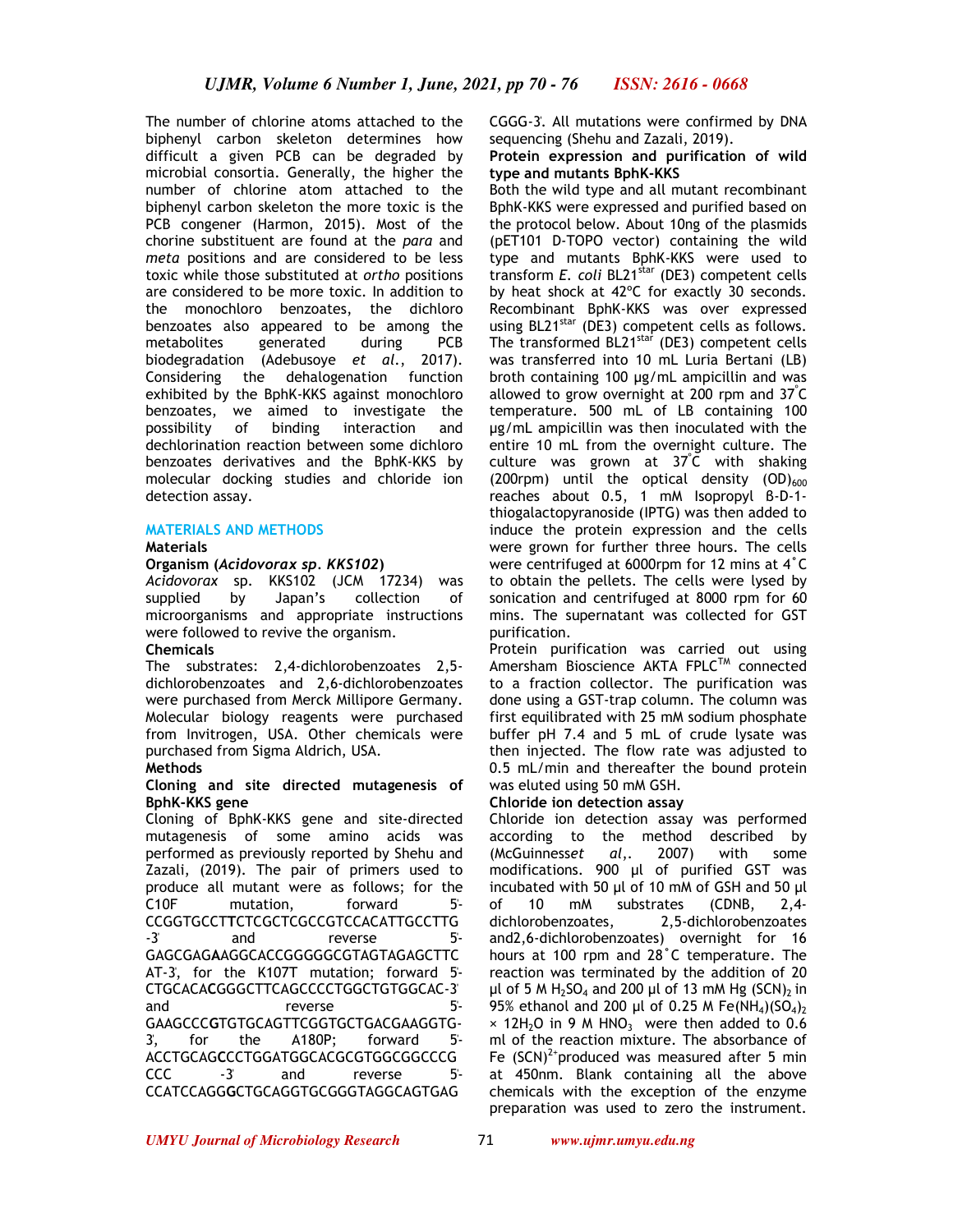The concentrations of the chloride ions released were determined from the known concentration of sodium chloride in the standard curve.

#### **Protein concentration**

Bradford assay (Bradford, 1976), was used to determine the protein concentration using bovine serum albumin as a standard.

## **Statistical analysis**

Analysis of variance (ANOVA) and student's ttest were used to analyze the data. 95% level of confidence level (significance p=<0.05) was use as criterion to determine whether the differences among variances of the data are statistically significant or not. All the data are reported as mean  $\pm$  SD of three independent experiments using different enzyme preparations.

## **Molecular docking studies**

Freely accessible software autodock 4.2 was used for the molecular docking studies (Goodsell*et al.*, 1996). The three-dimensional structure of KKS-BphK was built using SWISS MODEL (https://swissmodel.expasy.org/), because the crystal structure of the protein is not available (Waterhouse et al., 2018). The selected KKS-BphK model was built using a crystal structure of glutathione s-transferase

from *Bulkhoderia xenovorans* strain LB400 known as BphK (PDB code: 2gdr.1). The protein shares 48% sequence similarity with KKS-BphK. The quality of the built model was assessed<br>using global QMEAN scoring function using global QMEAN scoring function (http://swissmodel.expasy.org/qmean/cgi/inde x.cgi) (Benkert *et al*, 2011). The structures of all ligands under study (mol2 file) were constructed and optimized using Chemsketch software. The mol2 files were then used as input for Open babel software to generate the protein data bank (PDB) file of all the ligands (O'Boyle et al., 2011). The PDF files of both the protein and ligands were used as input files in autodock tools (ADT). Polar hydrogen, Kollman charges and solvation parameters were added to the protein while rotatable bonds for the ligands were defined. The prepared files were saved in the form of pdbqt format. A blind docking analysis was set up using an autogrid size of 126,126 and 126 for the x,y and z-axis respectively. A total of 100 runs was made for each binding site using Lamarckian genetic algorithm as search engine. Finally, cluster analysis was performed on the docked result using a root mean square deviation (rmsd) of 2Å. The docked conformations were visualized using Discovery studio software.

#### **4.0 RESULTS AND DISCUSSION**



**Figure 1:** Predicted docking orientation of the lowest docking energy conformation of various ligands (a=CDNB b=2,4 dichlorobenzoate, c= 2,5-dichlorobenzoate, d=2,6-dichlorobenzoate) to the binding pocket of KKS-BphK. The co-substrate is shown in yellow ball and stick presentation while the green ones represent the various substrates. The green dash lines represent the hydrogen bondings.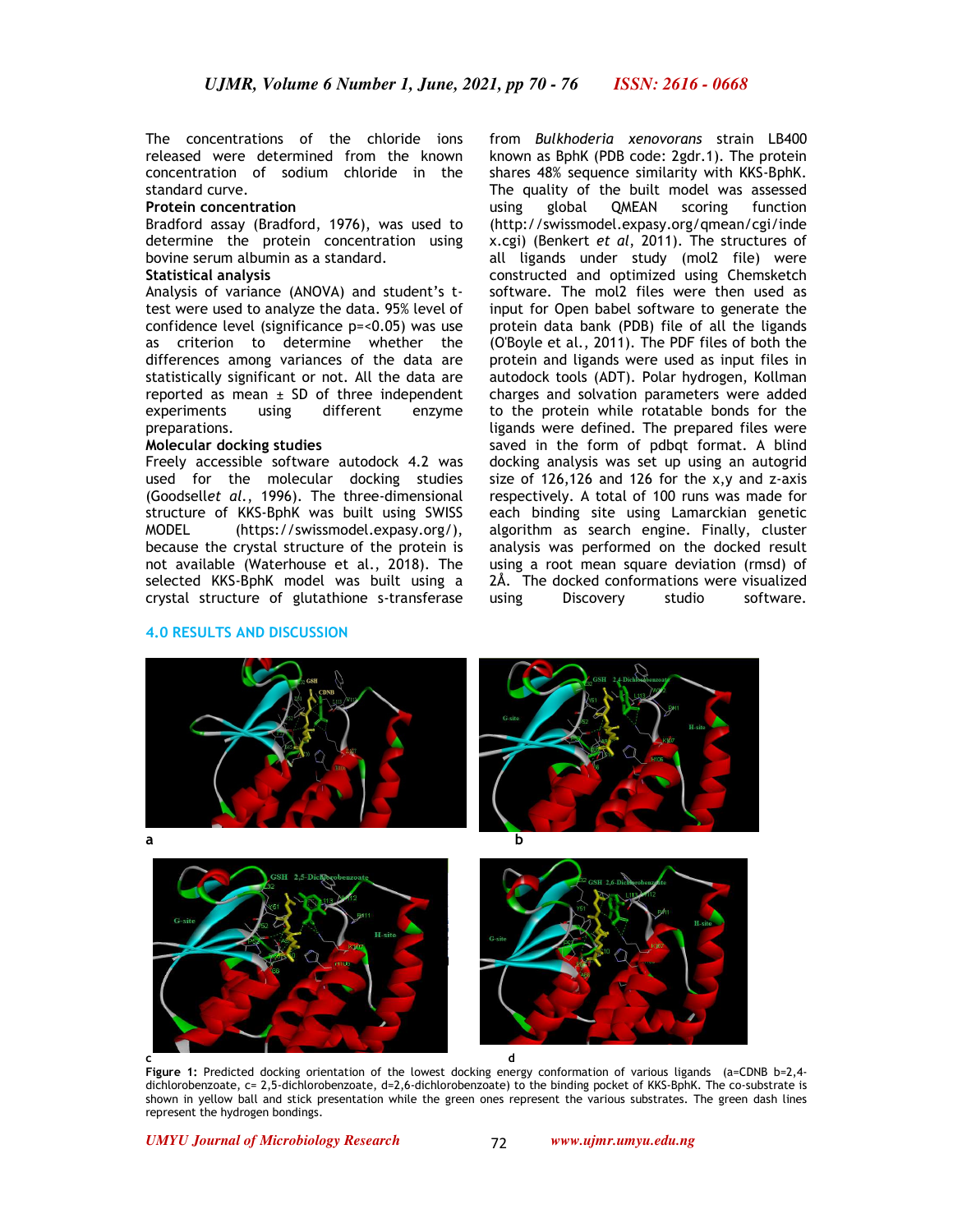| Ligands          | Amino acids involved in binding |                                 | Minimum | binding                        | Run | Number of        |          |
|------------------|---------------------------------|---------------------------------|---------|--------------------------------|-----|------------------|----------|
|                  |                                 |                                 |         | energy $(kJ \text{ mol}^{-1})$ |     |                  | Hydrogen |
|                  |                                 |                                 |         |                                |     |                  | bondings |
| <b>CDNB</b>      | Ser102.                         | His 106.                        | Lys107. | $-6.63$                        |     | 52 <sup>nd</sup> | 4        |
|                  | Trp112, Leu113                  |                                 |         |                                |     |                  |          |
| $2.4 -$          |                                 | Ser102, His106, Lys107, Pro111, |         | $-6.25$                        |     | $71^{st}$        | 2        |
| dichlorobenzoate | Trp112, Leu113                  |                                 |         |                                |     |                  |          |
| $2.5 -$          |                                 | Ser102, His106, Lys107, Pro111, |         | $-6.34$                        |     | 81 <sup>st</sup> | 2        |
| dichlorobenzoate | Trp112, Leu113                  |                                 |         |                                |     |                  |          |
| $2.6 -$          |                                 | Ser102, His106, Lys107, Pro111, |         | $-5.87$                        |     | 96 <sup>th</sup> | 2        |
| dichlorobenzoate | Trp112, Leu113                  |                                 |         |                                |     |                  |          |

**Table 1**: Summary of the docking results showing the minimum binding energy, amino acids involved, hydrogen bondings and run number.



**Figure 2:** Chloride ion detection assay for the substrates CDNB, 2,4-dichlorobenzoate, 2,5 dichlorobenzoate, and 2,6-dichlorobenzoate. The results are mean ± S.D of three independent determinations.

#### **RESULTS AND DISCUSSION**

Molecular docking study is an emerging field that plays a vital role in understanding the interaction between ligands and proteins. The field nowadays plays very important role in environmental sciences by determining the possibility of interaction between various detoxification enzymes and pollutants (Bhatt*et al*., 2020). In the present study, molecular docking was first employed in order to understand the possibility of interaction between some dichloro benzoates and KKS-BphK. All the ligands employed showed possibility of binding with the protein. The results were analyzed using root mean square deviation of 2Å. Most docking programs employ lowest docked binding affinities and top ranked pose as a standard for selecting and ranking of

dockings. Cluster analysis of the dichloro benzoate derivatives as well as model substrate CDNB revealed A9, C10, L32, Y51, V52, P53, E65 and A66 as amino acids from KKS-BphK responsible for the binding of co-substrate GSH (Figure 1; a,b,c,d). S102, H106, K107, W112, and L113 were found to be responsible for binding the various ligands with different binding energies (Table 1). Based on the results obtained, CDNB showed the lowest minimum binding energy of  $-6.63$  kJ mol<sup>-1</sup>, which occurred in the  $52<sup>nd</sup>$  run of the cluster containing 11 members. This is followed by 2,5- Dichlorobenzoate with minimum binding energy obtained of -6.34 kJ/mol which occurred in the  $81<sup>st</sup>$  run of the second most populated cluster containing 44 members.

*UMYU Journal of Microbiology Research www.ujmr.umyu.edu.ng*

73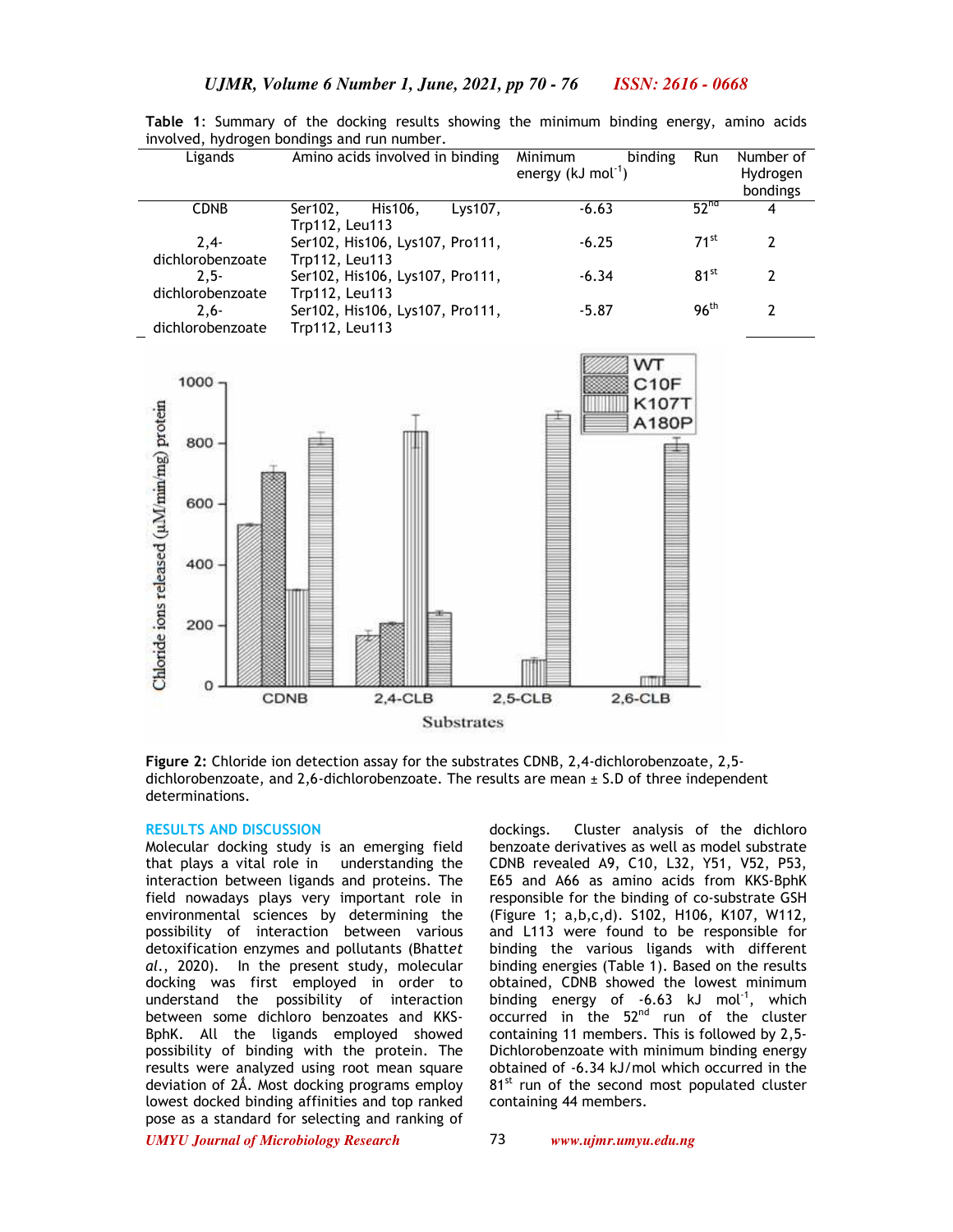2,4-Dichlorobenzoate had a minimum binding energy of -6.25 kJ/mol, which occurred in the 71<sup>st</sup> run of the least populated cluster containing 12 members. 2,6-Dichlorobenzoates was found to have the highest minimum binding energy among all the ligands analyzed. The minimum binding energy obtained was -5.87 kJ mol<sup>-1</sup>which occurred in the 96<sup>th</sup> run of the most populated cluster containing 70 members. In addition to the hydrophobic interactions, at least two hydrogen bonds were predicted between the oxygen atom of all the ligands and Lys107 of KKS-BphK with the exception of CDNB which showed four (4) hydrogen bondings. The molecular docking result showed the possibility of binding of these substrates to KKS-BphK. Based on the criteria of ranking, 2,5 dichlorobenzoate appeared to possess better binding affinity, followed by 2,4 dichlorobenzoate and 2,6-dichlorobenzoate has the least binding affinity. In addition to other hydrophobic interactions, the presence of hydrogen bonding between KKS-BphK and all the substrates further affirmed the possibility of interaction and possible dehalogenation of all the substrates by KKS-BphK.

Chloride ion detection assay was used to measure the activity of purified wild type and mutants (C10F and K107T, A180P) KKS-BphK towards dichlorobenzoate substrates. Moreover, the model substrate for GSTs; 1 chloro-2,4-dinitrobenzene (CDNB) was included for comparison purposes. In the most widely used assay for GSTs, CDNB conjugated with GSH after removal of the chloride ion is measured at 630nm. However, in this assay, we tried to quantify the amount of chloride ion released by the CDNB as well as other substrates instead of the CDNB-GSH conjugate. The activity of KKS-BphK towards CDNB as measured by chloride ion detection showed that the wild type had dehalogenating power of  $532.5 \pm 14.51$ (µM/min/mg protein). A statistically significant increase of 1.32-fold in dehalogenating power was observed in the C10F mutant while for the K107T mutant a statistically significant 1.67 fold decrease was observed compared with wild type. For A180P mutant, a statistically significant 1.53-fold increase in the dehalogenating power against CDNB was observed. C10F showed 1.24-fold and K107T showed a statistically significant 5.0-fold increase in dehalogenating power when compared with wild type. Wild type KKS-BphK and C10F did not posses dehalogenation activity toward 2, 5- dichlorobenzoate and 2,6 dichlorobenzoate, however, K107T and A180P mutants were found to exhibit dehalogenation activity towards the substrates. The specific

activities of A180P mutants were found to be  $851.45 \pm 31.27 \mu M/min/mg$  and  $782.27 \pm 21.23$ µM/min/mg towards 2,5-dichlorobenzoate and 2,6-dichlorobenzoate respectively. K107T mutant was also found to display little activity against 2, 5 and 2,6-dichlorobenzoates. 2,5 dichlorobenzoate appeared to be a better substrate with specific activity of  $45.11 \pm 7.64$  $\mu$ M/min/mg as against 18.22  $\pm$  3.21  $\mu$ M/min/mg displayed by 2,6-dichlorobenzoate.

Dichlorobenzoates are relatively water-soluble compounds, however, they among the highly recalcitrant compounds because of the scarcity of gene for their biodegradation in microbial population (T'Syen et al., 2018). This is evident from the fact that investigation into the presence of genes for chlorobenzoic acid degraders relative to benzoic acid degraders revealed an astonishing one to a million (Adebusoye *et al*., 2017; T'Syen *et al*., 2018). This may not be unconnected with the presence of carbon-chlorine bond which is difficult to break and expose the carbon for further degradation by benzoic acid degraders. This also necessitated the use of microbial consortium in the biodegradation of some recalcitrant compounds. The present data demonstrated the ability of beta class GST to dechlorinate dichlorobenzoate derivative in addition to monochlorobenzoates previously studied (Shehu & Alias, 2019). However, the biodegradation of dichlorobenzoates was shown to be very low when compared with the monochlorobenzoates counterparts previously reported by Shehu and Alias (2019). Furthermore, the present data demonstrated the implication of mutating some amino acids in the binding pocket of KKS-BphK. While the wild type enzyme could not be able to dechlorinate 2,5- and 2,5-dichlorobenzoates, the mutants were able to display a very good dechlorination activity. In biodegradation of chlorobenzoate compounds, the number of chlorine atoms together with their positions are the two determining factors that facilitated their biodegradation (Adebusoye, 2017).

Biodegradation of monochlorobenzoates appeared to be facilitated by various organisms having the capability to break up the carbon chlorine bond and utilize the remining product to generate energy (Mahmoud*et al*., 2019). While glutathione s transferases are mainly known to be part of the detoxification enzymes, recent studies have shown their usefulness also in the removal of some chlorinated pollutants (Shehu et al., 2019). This is clearly exemplified by the presence of beta class GST in the BphK pathway for the biodegradation of polychlorobiphenyls (PCBs).

*UMYU Journal of Microbiology Research www.ujmr.umyu.edu.ng*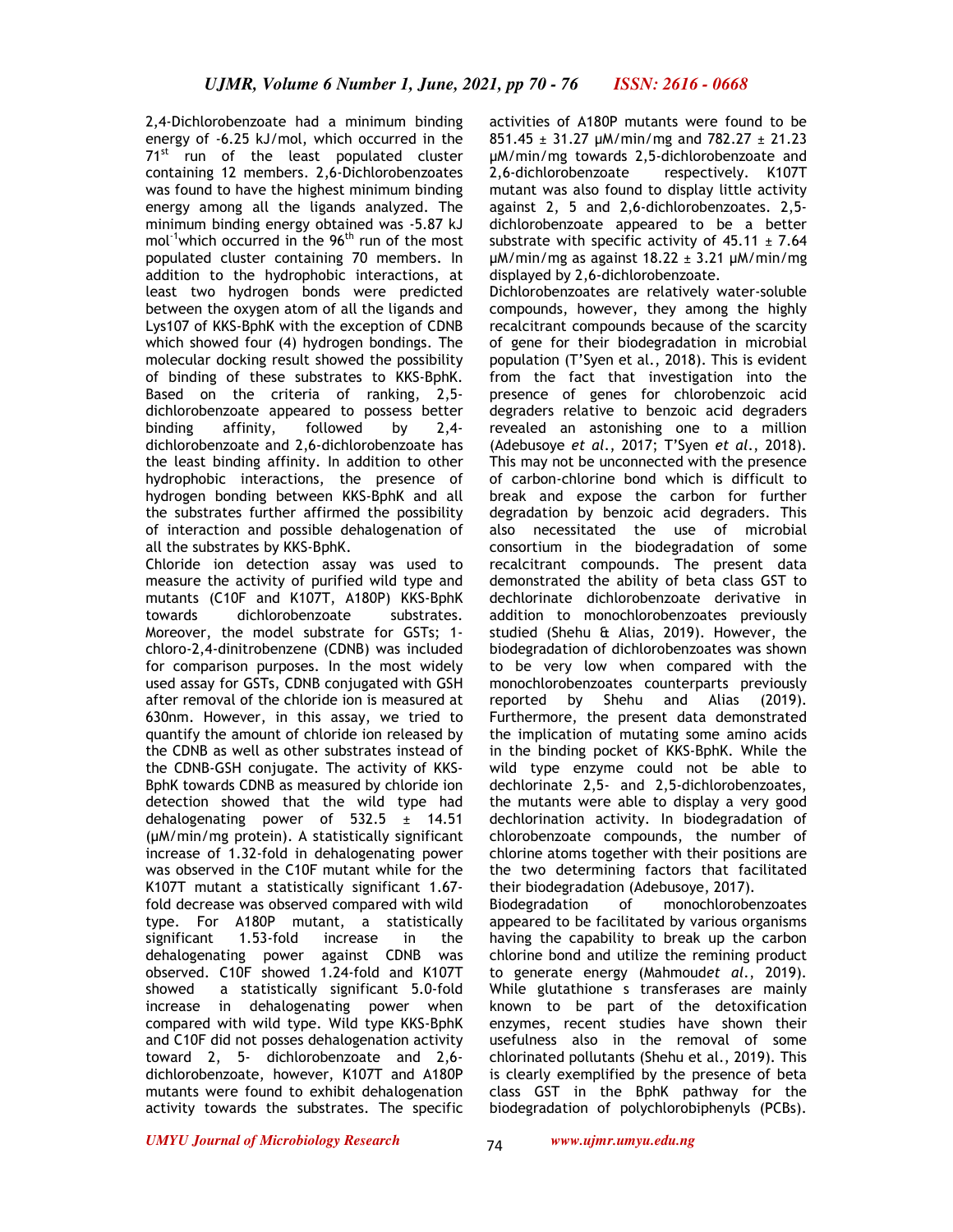The results presented above have shown that beta class GSTs have the potential also in the dehalogenation of dichlorobenzoates, though to some little extent when compared with monochlorobenzoates.

However, having known the facts that biodegradation of PCBs is always accompanied with the generation of dichlorobenzoates, the enzymes would clearly be useful in the complete biodegradation of polychlorobiphenyls and other chlorobenzoates derivatives.

## **CONCLUSION**

In conclusion, binding interaction between a beta class GST from *Acidovorax* sp. KKS102 and some dichlorobenzoates was investigated in order to ascertain the possibility of interaction between the protein and the ligands. The protein together with some generated mutants

#### **REFERENCES**

- Adebusoye, S. A. (2017). Biological degradation of 4-chlorobenzoic acid by a PCBmetabolizing bacterium through a pathway not involving (chloro) catechol. Biodegradation, 28(1): 37-51.
- Adebusoye, S. A., Adeosun, O. A., & Olofinlade, B. B. (2017). Degradation of 2, 5-and 3, 4-dichlorobenzoic acids by bacterial species indigenous to rotten onion bulb and PCB-contaminated soil. Biocatalysis and Agricultural Biotechnology, 12:248- 252.
- Benkert, P., Biasini, M., Schwede, T (2011). Toward the estimation of the absolute quality of individual protein structure models. Bioinformatics 27, 343-350.
- Bhatt, P., Rene, E. R., Kumar, A. J., Zhang, W., & Chen, S. (2020). Binding interaction of allethrin with esterase: Bioremediation potential and mechanism. Bioresource technology, (3)15 1-24-130.
- Bradford, M. M. (1976). A rapid and sensitive method for the quantitation of microgram quantities of protein utilizing the principle of protein-dye binding. Analytical biochemistry, 72(1- 2): 248-254.
- Goodsell, D. S., Morris, G. M., & Olson, A. J. (1996). Automated docking of flexible ligands: applications of AutoDock. Journal of Molecular Recognition,  $9(1):1-5.$
- Harmon, S. M. (2015). The toxicity of persistent organic pollutants to aquatic organisms: Comprehensive Analytical Chemistry. Elsevier 67, 587-613.

were also expressed, purified and their dehalogenation function against some dichlorobenzoate derivatives was determined. The binding interaction clearly showed the possibility of binding of dichlorobenzoates to the beta class GST which was confirmed using the chloride ion detection assay. Furthermore, some of the mutants especially K107T and A180P showed higher versatility in their dehalogenation when compared with the wild type and C10F mutants. The result showed that the enzyme could be useful in the bioremediation of dichlorobenzoate in addition to monochlorobenzoates.

## **Funding**

This work was supported by the University of Malaya IPPP (PG170-2016A).

**Conflict of Interest** 

The authors declare no conflict of interest.

- Mahmoud, S. A. H., Abboud, M. M., Khasawneh, A., & Mohammed, N. A. (2019). The Effects of Chloride Position on the Aerobic Degradation of Chlorobenzoates by Klebsiella pneumoniae. Jordan<br>Journal of Biological Sciences, Journal of Biological Sciences, 12(4):564-571.
- McGuinness, M., Mazurkiewicz, V., Brennan, E., & Dowling, D. (2007). Dechlorination of Pesticides by a Specific Bacterial Glutathione S-transferase, BphKLB400: Potential for Bioremediation. Engineering in Life Sciences, 7(6):611- 615.
- O'Boyle, N. M., Banck, M., James, C. A., Morley, C., Vandermeersch, T., & Hutchison, G. R. (2011). Open Babel: An open chemical toolbox. Journal of cheminformatics, 3(1):1.
- Ohtsubo, Y., Maruyama, F., Mitsui, H., Nagata, Y., & Tsuda, M. (2012). Complete genome sequence of Acidovorax sp. strain KKS102, a polychlorinatedbiphenyl degrader: Am Soc Microbiol. 67(6)-167-174.
- Ponce, B. L., Latorre, V. K., González, M., & Seeger, M. (2011). Antioxidant compounds improved PCB-degradation by Burkholderia xenovorans strain LB400. Enzyme and Microbial Technology, 49(6-7):509-516.
- Shehu, D., Abdullahi, N., & Alias, Z. (2019). Cytosolic Glutathione S-transferase in Bacteria: A Review. Polish Journal of Environmental Studies, 28(2):1-6.
- Shehu, D., & Alias, Z. (2018). Functional Role of Tyr12 in the Catalytic Activity of Novel Zeta-like Glutathione S-transferase

75